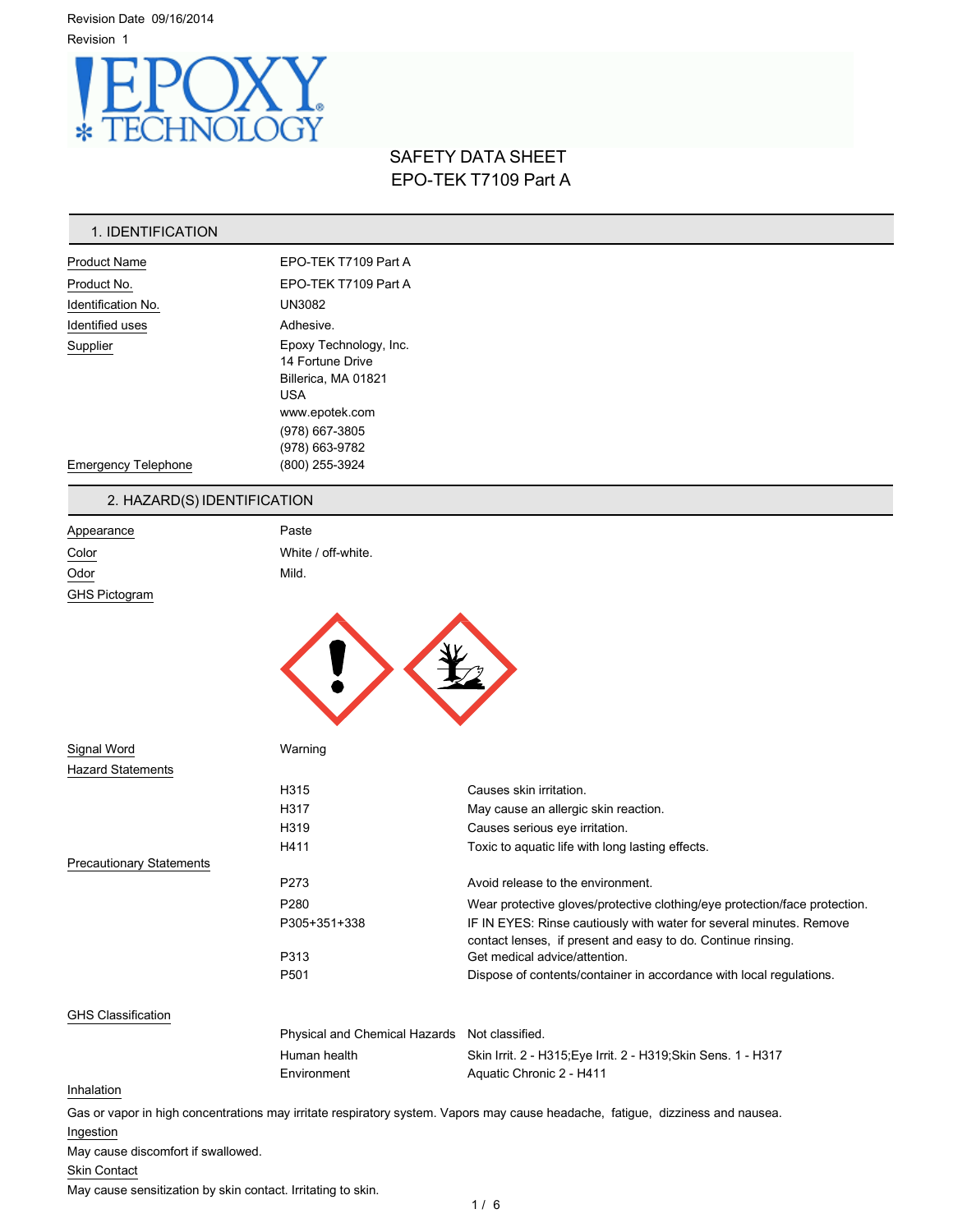### Eye Contact

#### Irritating to eyes.

## 3. COMPOSITION/INFORMATION ON INGREDIENTS

## Epoxy Resin Blend 60-100%

CAS No.: Proprietary EC No.: Proprietary

#### GHS Classification

Skin Irrit. 2 - H315; Eye Irrit. 2 - H319; Skin Sens. 1 - H317; Aquatic Chronic 2 - H411

## 4. FIRST-AID MEASURES

### Description of first aid measures

#### Inhalation

Move the exposed person to fresh air at once. Rinse nose and mouth with water. Get medical attention if any discomfort continues. Ingestion

NEVER MAKE AN UNCONSCIOUS PERSON VOMIT OR DRINK FLUIDS! Rinse mouth thoroughly. Get medical attention if any discomfort continues.

#### Skin Contact

Remove affected person from source of contamination. Remove contaminated clothing. Wash the skin immediately with soap and water. Get medical attention if any discomfort continues.

#### Eye Contact

Remove victim immediately from source of exposure. Make sure to remove any contact lenses from the eyes before rinsing. Promptly wash eyes with plenty of water while lifting the eye lids. Continue to rinse for at least 15 minutes and get medical attention.

#### Most important symptoms and effects, both acute and delayed

#### Inhalation

Vapors may cause headache, fatigue, dizziness and nausea. Ingestion May cause discomfort if swallowed. Skin Contact Skin irritation. Allergic rash. Eye Contact Irritation of eyes and mucous membranes. May cause severe irritation to eyes.

#### Indication of any immediate medical attention and special treatment needed

# Notes To The Physician

Treat Symptomatically.

### 5. FIRE-FIGHTING MEASURES

Flash point (°C) 93

Extinguishing Media

Fire can be extinguished using: Dry chemicals. Foam. Carbon dioxide (CO2).

Hazardous combustion products

Thermal decomposition or combustion may liberate carbon oxides and other toxic gases or vapors.

Special Fire Fighting Procedures

Avoid breathing fire vapors.

Protective Equipment For Fire-Fighters

Self-contained breathing apparatus and full protective clothing must be worn in case of fire.

## 6. ACCIDENTAL RELEASE MEASURES

Personal Precautions

Wear protective clothing as described in Section 8 of this material safety data sheet.

Environmental Precautions

Do not discharge onto the ground or into water courses. Avoid release to the environment.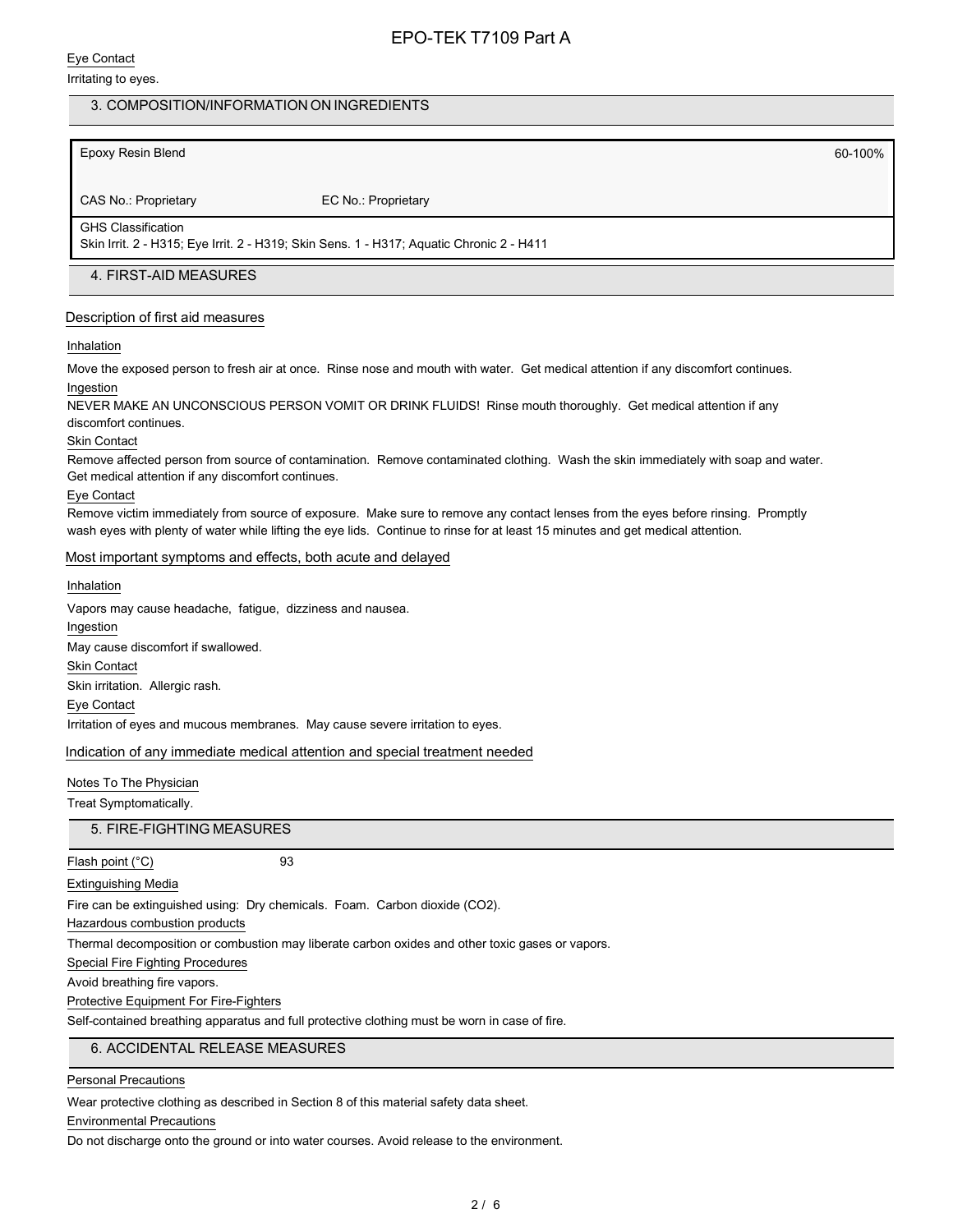## Spill Clean Up Methods

Stop leak if possible without risk. Absorb in vermiculite, dry sand or earth and place into containers. Flush with plenty of water to clean spillage area. Do not contaminate water sources or sewer.

## Reference to other sections

For personal protection, see section 8.

### 7. HANDLING AND STORAGE

### **Handling**

Avoid spilling, skin and eye contact. Keep away from heat, sparks and open flame. Do not eat, drink or smoke when using the product. Avoid inhalation of vapors. Provide good ventilation.

#### **Storage**

Store in tightly closed original container in a dry, cool and well-ventilated place. Keep container tightly sealed when not in use. Keep away from heat, sparks and open flame. Avoid contact with oxidizing agents.

Storage Class

Chemical storage.

Specific end use(s)

The identified uses for this product are detailed in Section 1.2.

## 8. EXPOSURE CONTROLS/PERSONAL PROTECTION

#### Protective Equipment



| <b>Process Conditions</b>                                                         |
|-----------------------------------------------------------------------------------|
| Provide eyewash station.                                                          |
| Engineering Measures                                                              |
| Provide adequate ventilation.                                                     |
| <b>Respiratory Equipment</b>                                                      |
| If ventilation is insufficient, suitable respiratory protection must be provided. |
| <b>Hand Protection</b>                                                            |
| Wear protective gloves.                                                           |
| Eye Protection                                                                    |
| Wear goggles/face shield.                                                         |
| <b>Other Protection</b>                                                           |
| Wear appropriate clothing to prevent any possibility of skin contact.             |
|                                                                                   |

#### Hygiene Measures

DO NOT SMOKE IN WORK AREA! Wash hands at the end of each work shift and before eating, smoking and using the toilet. Promptly remove any clothing that becomes contaminated. Use appropriate skin cream to prevent drying of skin. When using do not eat, drink or smoke.

### 9. PHYSICAL AND CHEMICAL PROPERTIES

| Appearance            | Paste                      |
|-----------------------|----------------------------|
| Color                 | White / off-white.         |
| Odor                  | Mild.                      |
| Solubility            | Slightly soluble in water. |
| Vapor density (air=1) | >1                         |
| Evaporation rate      | <buac< td=""></buac<>      |
| Flash point (°C)      | 93                         |

## 10. STABILITY AND REACTIVITY

#### **Reactivity**

Reaction with: Strong oxidizing agents. Strong reducing agents.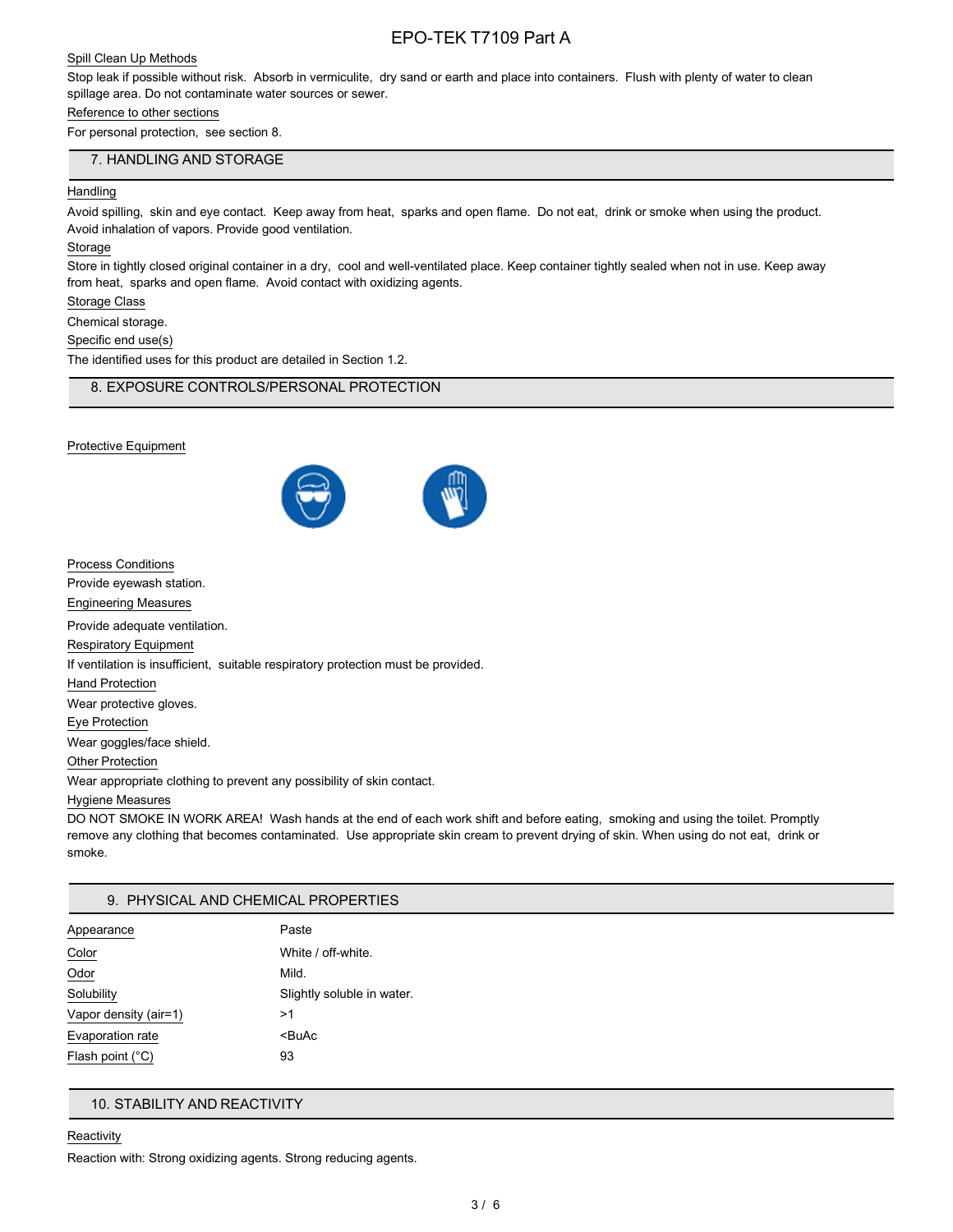### **Stability**

Stable under normal temperature conditions. Hazardous Polymerisation Will not occur. Conditions To Avoid Avoid excessive heat for prolonged periods of time. Avoid heat, flames and other sources of ignition. Avoid contact with oxidizers or reducing agents. Materials To Avoid Strong oxidizing substances. Strong reducing agents. Hazardous Decomposition Products Fire creates: Carbon monoxide (CO). Carbon dioxide (CO2).

## 11. TOXICOLOGICALINFORMATION

Toxicological information No data recorded.

### 12. ECOLOGICAL INFORMATION

**Ecotoxicity** 

Toxic to aquatic organisms, may cause long-term adverse effects in the aquatic environment. Acute Fish Toxicity Very toxic to aquatic organisms. Degradability No data available. Bioaccumulative potential No data available on bioaccumulation. Mobility: The product has poor water-solubility. Other adverse effects Not known.

#### 13. DISPOSALCONSIDERATIONS

#### Disposal Methods

Dispose of waste and residues in accordance with local authority requirements.

| 14. TRANSPORT INFORMATION       |                                                                         |
|---------------------------------|-------------------------------------------------------------------------|
| UN No. (DOT/TDG)                | <b>UN3082</b>                                                           |
| UN No. (IMDG)                   | 3082                                                                    |
| UN No. (ICAO)                   | 3082                                                                    |
| DOT Proper Shipping Name        | ENVIRONMENTALLY HAZARDOUS SUBSTANCE, LIQUID, N.O.S. (Epoxy Resin Blend) |
| <b>TDG Proper Shipping Name</b> | ENVIRONMENTALLY HAZARDOUS SUBSTANCE, LIQUID, N.O.S. (Epoxy Resin Blend) |
| DOT Hazard Class                |                                                                         |
| 9                               |                                                                         |
| <b>DOT Hazard Label</b>         |                                                                         |
| Class 9                         |                                                                         |
| <b>TDG Class</b>                | 9                                                                       |
| TDG Label(s)                    | 9                                                                       |
| <b>IMDG Class</b>               | 9                                                                       |
| <b>ICAO Class</b>               | 9                                                                       |
| Transport Labels                |                                                                         |
|                                 |                                                                         |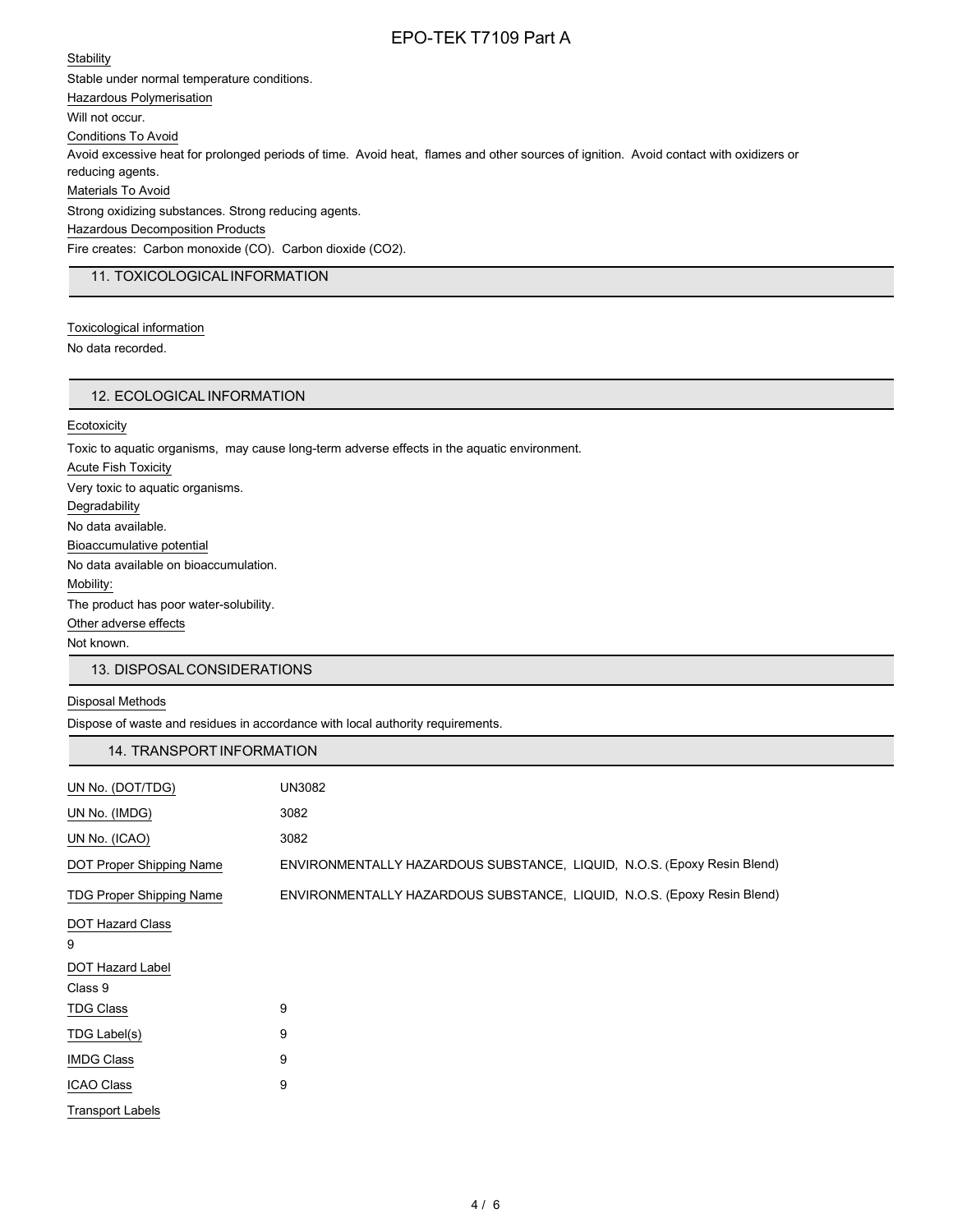

| DOT Pack Group         | ш |
|------------------------|---|
| <b>IMDG Pack Group</b> | ш |
| Air Pack Group         | ш |

Environmentally Hazardous Substance/Marine Pollutant



EMS F-A, S-F

## 15. REGULATORY INFORMATION

## US Federal Regulations

SARA Section 302 Extremely Hazardous Substances Tier II Threshold Planning Quantities

None of the ingredients are listed. OSHA Highly Hazardous Chemicals

None of the ingredients are listed.

## US State Regulations

California Proposition 65 Carcinogens and Reproductive Toxins

None of the ingredients are listed. California Air Toxics "Hot Spots" (A-I) None of the ingredients are listed. California Air Toxics "Hot Spots" (A-II) None of the ingredients are listed. Massachusetts "Right To Know" List None of the ingredients are listed. Rhode Island "Right To Know" List None of the ingredients are listed. Minnesota "Right To Know" List None of the ingredients are listed. New Jersey "Right To Know" List None of the ingredients are listed. Pennsylvania "Right To Know" List None of the ingredients are listed.

International Inventories

### EU - EINECS/ELINCS

At least one ingredient is not listed. Canada – DSL/NDSL All ingredients are listed or exempt. US - TSCA All ingredients are listed or exempt.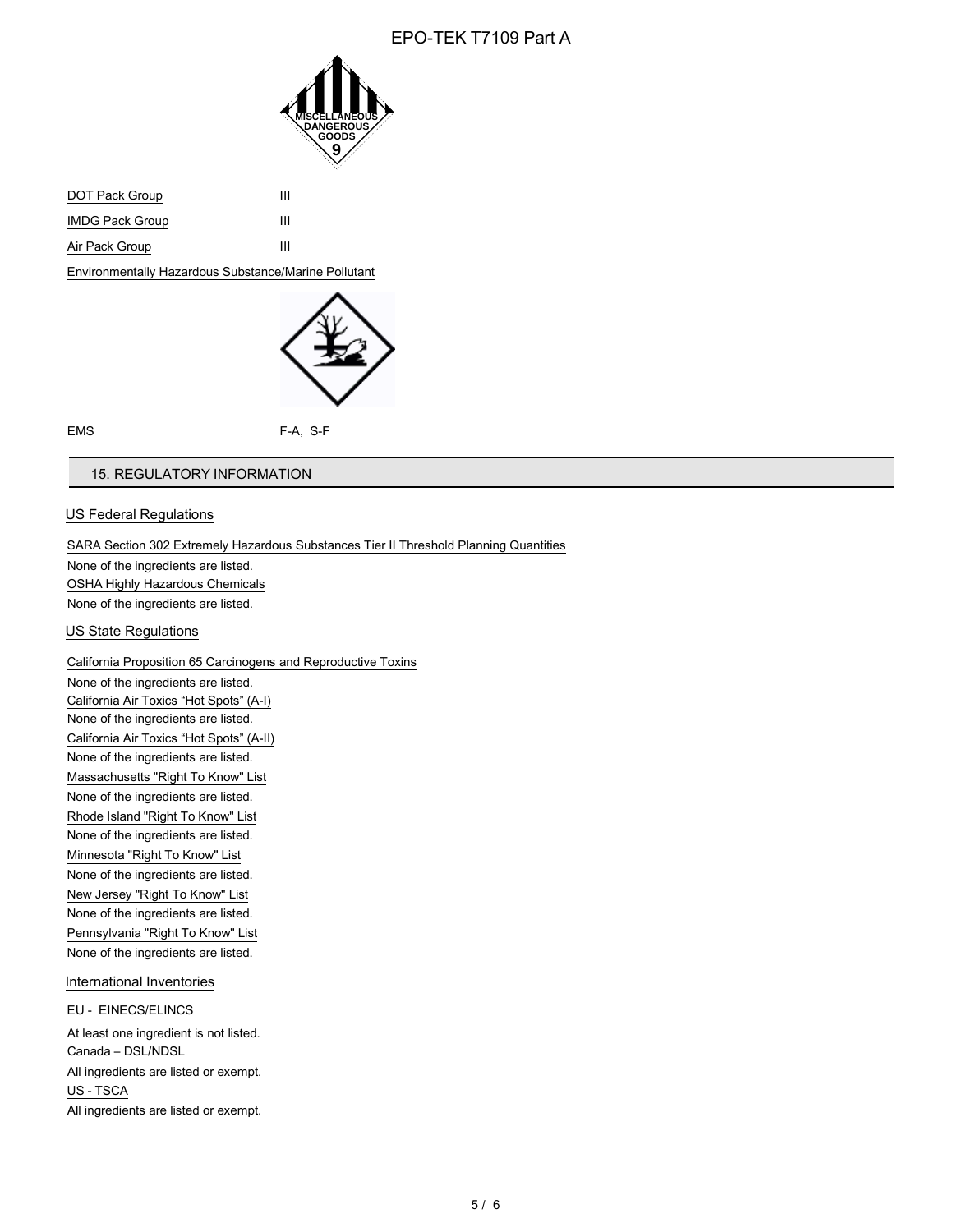US – TSCA 12(b) Export Notification None of the ingredients are listed. Australia - AICS At least one ingredient is not listed. Japan – MITI At least one ingredient is not listed. Korea - KECI At least one ingredient is not listed. China - IECSC At least one ingredient is not listed. Philippines – PICCS At least one ingredient is not listed.

## 16. OTHER INFORMATION

Revision Date 09/16/2014 Revision 1

Disclaimer

Information contained in this publication or as otherwise supplied to Users is believed to be accurate and is given in good faith, but it is for the Users to satisfy themselves of the suitability of the product for their own particular purpose. Epoxy Technology, Inc. gives no warranty as to the fitness of the product for any particular purpose and any implied warranty or condition (statutory or otherwise) is excluded except to the extent that exclusion is prevented by law. Epoxy Technology, Inc. accepts no liability for loss or damage (other than that arising from death or personal injury caused by defective product, if proved), resulting from reliance on this information. Freedom under Patents, Copyright and Designs cannot be assumed.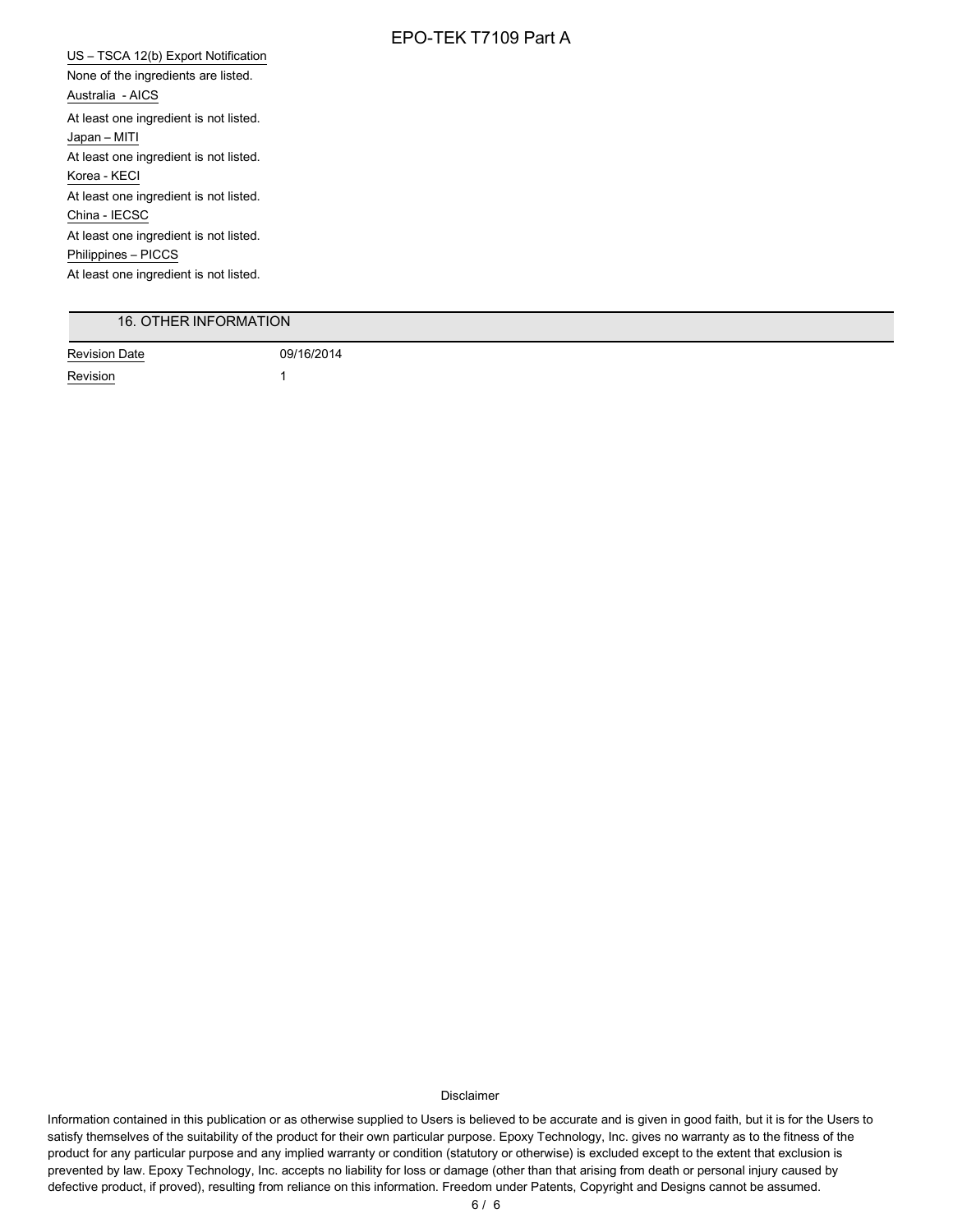Revision Date 09/16/2014



# SAFETY DATA SHEET EPO-TEK T7109 Part B

| 1. IDENTIFICATION               |                                                                                      |                                                                                                                        |
|---------------------------------|--------------------------------------------------------------------------------------|------------------------------------------------------------------------------------------------------------------------|
| <b>Product Name</b>             | EPO-TEK T7109 Part B                                                                 |                                                                                                                        |
| Product No.                     | EPO-TEK T7109 Part B                                                                 |                                                                                                                        |
| Identification No.              | <b>UN3267</b>                                                                        |                                                                                                                        |
| Identified uses                 | Adhesive.                                                                            |                                                                                                                        |
| Supplier                        | Epoxy Technology, Inc.                                                               |                                                                                                                        |
|                                 | 14 Fortune Drive                                                                     |                                                                                                                        |
|                                 | Billerica, MA 01821                                                                  |                                                                                                                        |
|                                 | <b>USA</b><br>www.epotek.com                                                         |                                                                                                                        |
|                                 | (978) 667-3805                                                                       |                                                                                                                        |
|                                 | (978) 663-9782                                                                       |                                                                                                                        |
| <b>Emergency Telephone</b>      | (800) 255-3924                                                                       |                                                                                                                        |
| 2. HAZARD(S) IDENTIFICATION     |                                                                                      |                                                                                                                        |
| Appearance                      | Liquid                                                                               |                                                                                                                        |
| Color                           | Amber.                                                                               |                                                                                                                        |
| Odor                            | Slight odor.                                                                         |                                                                                                                        |
| <b>GHS Pictogram</b>            |                                                                                      |                                                                                                                        |
| Signal Word                     | Danger                                                                               |                                                                                                                        |
| <b>Hazard Statements</b>        |                                                                                      |                                                                                                                        |
|                                 | H302                                                                                 | Harmful if swallowed.                                                                                                  |
|                                 | H314                                                                                 | Causes severe skin burns and eye damage.                                                                               |
|                                 | H361d                                                                                | CLP only - Suspected of damaging the unborn child.                                                                     |
| <b>Precautionary Statements</b> |                                                                                      |                                                                                                                        |
|                                 | P280                                                                                 | Wear protective gloves/protective clothing/eye protection/face protection.                                             |
|                                 | P281                                                                                 | Use personal protective equipment as required.                                                                         |
|                                 | P305+351+338                                                                         | IF IN EYES: Rinse cautiously with water for several minutes. Remove                                                    |
|                                 | P308+313                                                                             | contact lenses, if present and easy to do. Continue rinsing.<br>IF exposed or concerned: Get medical advice/attention. |
|                                 | P310                                                                                 | Immediately call a POISON CENTER or doctor/physician.                                                                  |
|                                 | P501                                                                                 | Dispose of contents/container in accordance with local regulations.                                                    |
| Contains                        | Imidazole                                                                            |                                                                                                                        |
| <b>GHS Classification</b>       |                                                                                      |                                                                                                                        |
|                                 | Physical and Chemical Hazards Not classified.                                        |                                                                                                                        |
|                                 | Human health                                                                         | Acute Tox. 4 - H302; Skin Corr. 1B - H314; Repr. 2 - H361d                                                             |
|                                 | Environment                                                                          | Not classified.                                                                                                        |
| Human Health                    |                                                                                      |                                                                                                                        |
|                                 | Contains a substance/a group of substances which may cause harm to the unborn child. |                                                                                                                        |
| Inhalation                      |                                                                                      |                                                                                                                        |

Gas or vapor in high concentrations may irritate respiratory system.

## Ingestion

Harmful if swallowed.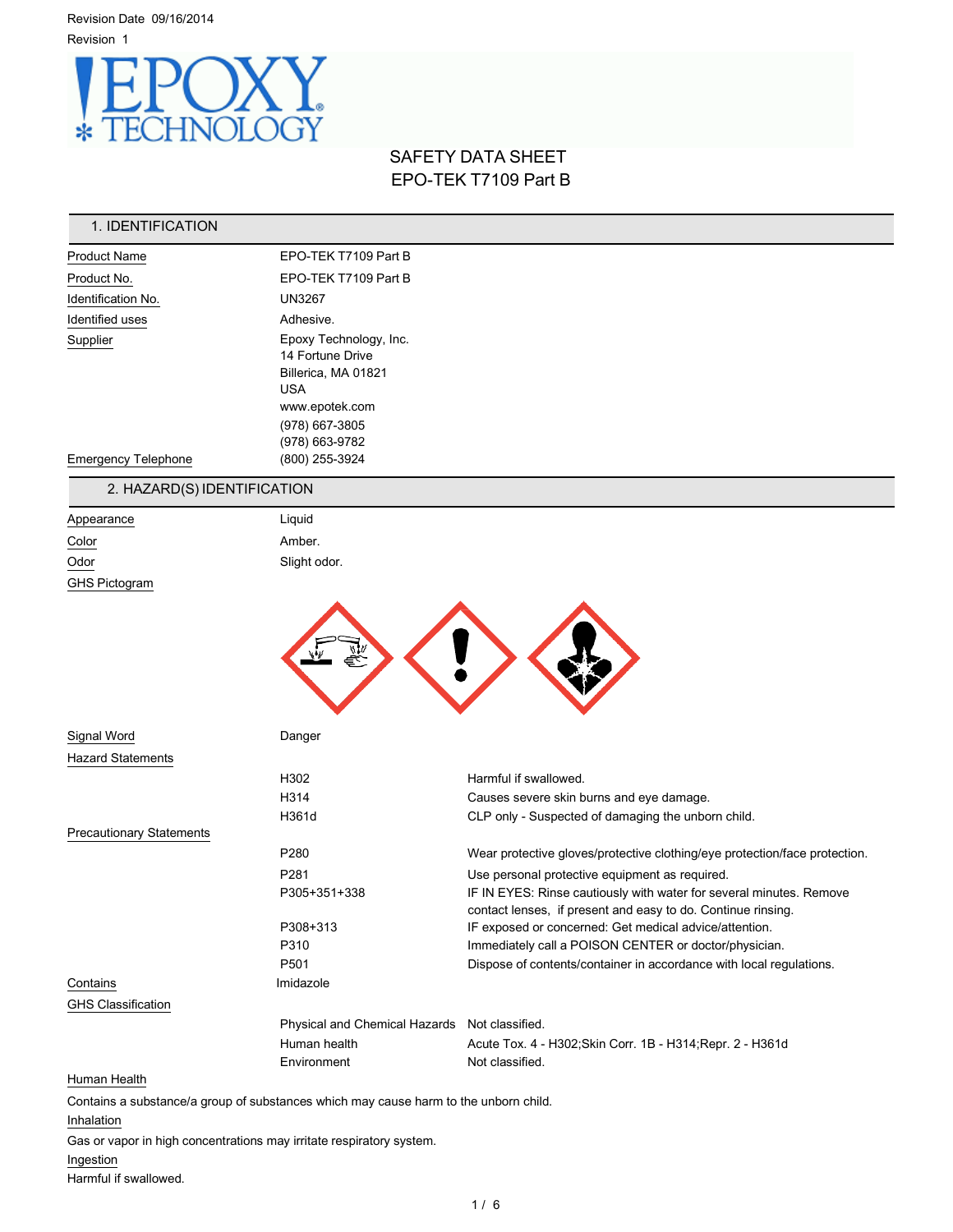## Skin Contact Causes burns. Eye Contact Causes burns.

## 3. COMPOSITION/INFORMATION ON INGREDIENTS

Imidazole 30-60% CAS No.: 288-32-4 EC No.: GHS Classification Acute Tox. 4 - H302; Skin Corr. 1B - H314; Repr. 2 - H361d Substituted Imidazole 60-100% and the substituted Imidazole 60-100% and the substituted Imidazole 60-100% and the substituted Imidazole 60-100% and the substituted Imidazole 60-100% and the substituted Imidazole 60-100% an CAS No.: Proprietary EC No.: Proprietary GHS Classification Acute Tox. 4 - H302; Eye Dam. 1 - H318

## 4. FIRST-AID MEASURES

#### Description of first aid measures

Inhalation

Move the exposed person to fresh air at once. Get medical attention. Provide rest, warmth and fresh air. When breathing is difficult, properly trained personnel may assist affected person by administering oxygen.

Ingestion

DO NOT INDUCE VOMITING! NEVER MAKE AN UNCONSCIOUS PERSON VOMIT OR DRINK FLUIDS! Remove victim immediately from source of exposure. Drink plenty of water. Get medical attention immediately! Provide rest, warmth and fresh air. Skin Contact

Remove contaminated clothing. Wash the skin immediately with soap and water. Get medical attention if irritation persists after washing. Eye Contact

Make sure to remove any contact lenses from the eyes before rinsing. Promptly wash eyes with plenty of water while lifting the eye lids. Continue to rinse for at least 15 minutes. Get medical attention promptly if symptoms occur after washing.

#### Most important symptoms and effects, both acute and delayed

Ingestion

May cause chemical burns in mouth and throat. Skin Contact Burns can occur. Eye Contact Extreme irritation of eyes and mucous membranes, including burning and tearing.

Indication of any immediate medical attention and special treatment needed

Notes To The Physician

Treat Symptomatically.

5. FIRE-FIGHTING MEASURES

Flash point (°C) 93

Extinguishing Media

Dry chemicals. Foam. Carbon dioxide (CO2).

Hazardous combustion products

Thermal decomposition or combustion may liberate carbon oxides and other toxic gases or vapors.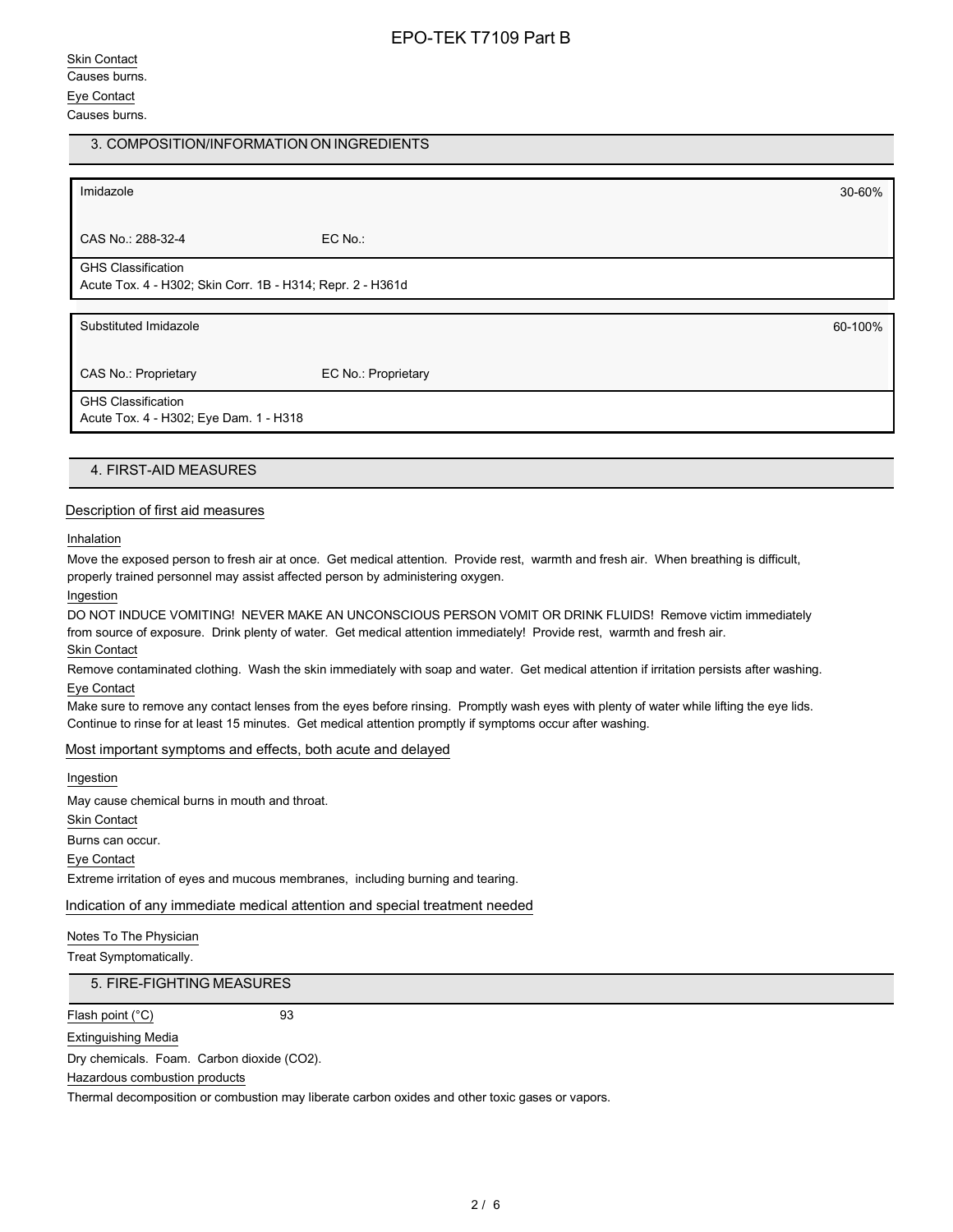### Special Fire Fighting Procedures

Water spray should be used to cool containers.

## Protective Equipment For Fire-Fighters

Self-contained breathing apparatus and full protective clothing must be worn in case of fire.

## 6. ACCIDENTAL RELEASE MEASURES

#### Personal Precautions

Use protective gloves, goggles and suitable protective clothing.

## Environmental Precautions

Avoid release to the environment.

#### Spill Clean Up Methods

Extinguish all ignition sources. Avoid sparks, flames, heat and smoking. Ventilate. Absorb with sand or other inert absorbent. Transfer to a container for disposal.

## Reference to other sections

For personal protection, see section 8.

### 7. HANDLING AND STORAGE

#### **Handling**

Avoid spilling, skin and eye contact. Do not eat, drink or smoke when using the product. Provide good ventilation.

#### Storage

Store at moderate temperatures in dry, well-ventilated area. Keep away from heat, sparks and open flame. Keep containers tightly closed. Store away from: Oxidizing material. Reducing Agents.

### Specific end use(s)

The identified uses for this product are detailed in Section 1.2.

## 8. EXPOSURE CONTROLS/PERSONAL PROTECTION

## Protective Equipment



Engineering Measures

Provide adequate general and local exhaust ventilation.

Respiratory Equipment

If ventilation is insufficient, suitable respiratory protection must be provided.

Hand Protection

Use protective gloves.

Eye Protection

Wear approved safety goggles.

Other Protection

Wear appropriate clothing to prevent any possibility of skin contact.

#### Hygiene Measures

DO NOT SMOKE IN WORK AREA! Wash hands at the end of each work shift and before eating, smoking and using the toilet. Promptly remove any clothing that becomes contaminated. Wash promptly with soap & water if skin becomes contaminated. Use appropriate skin cream to prevent drying of skin. When using do not eat, drink or smoke.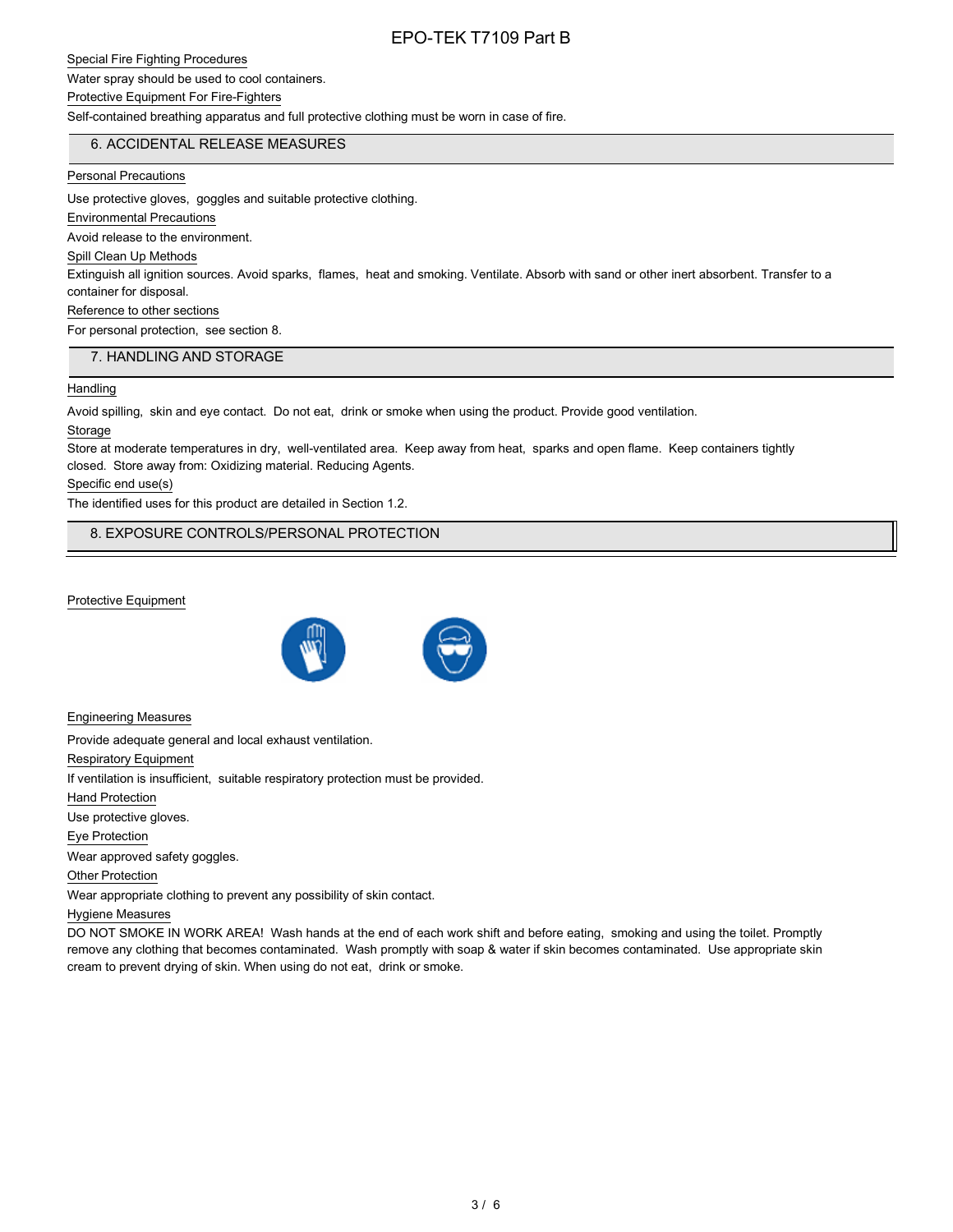## 9. PHYSICAL AND CHEMICAL PROPERTIES

| Appearance                | Liquid                     |
|---------------------------|----------------------------|
| Color                     | Amber.                     |
| Odor                      | Slight odor.               |
| Solubility                | Slightly soluble in water. |
| <b>Bulk Density</b>       | $1.02 \text{ kg/m}$ 3      |
| Vapor density (air=1)     | >1                         |
| Evaporation rate          | <buac< td=""></buac<>      |
| Flash point $(^{\circ}C)$ | 93                         |

## 10. STABILITY AND REACTIVITY

**Reactivity** 

Reaction with: Strong oxidizing agents. Strong reducing agents. **Stability** Stable under normal temperature conditions. Hazardous Polymerisation Will not polymerise. Conditions To Avoid Avoid contact with oxidizers or reducing agents. Materials To Avoid Strong oxidizing substances. Strong reducing agents. Hazardous Decomposition Products Thermal decomposition or combustion may liberate carbon oxides and other toxic gases or vapors. In case of fire, toxic gases (CO, CO2, NOx) may be formed.

11. TOXICOLOGICALINFORMATION

Reproductive Toxicity:

Possible reproductive impact.

Toxicological Information on Ingredients:

Imidazole (CAS: 288-32-4)

Toxic Dose 1 - LD 50 970 mg/kg (oral, rat)

### 12. ECOLOGICAL INFORMATION

**Ecotoxicity** 

Not known.

Degradability

The product is moderately biodegradable.

Bioaccumulative potential

The product contains potentially bio-accumulating substances.

Mobility:

Semi-mobile.

Other adverse effects

Not known.

## 13. DISPOSALCONSIDERATIONS

## Disposal Methods

Dispose of waste and residues in accordance with local authority requirements.

14. TRANSPORTINFORMATION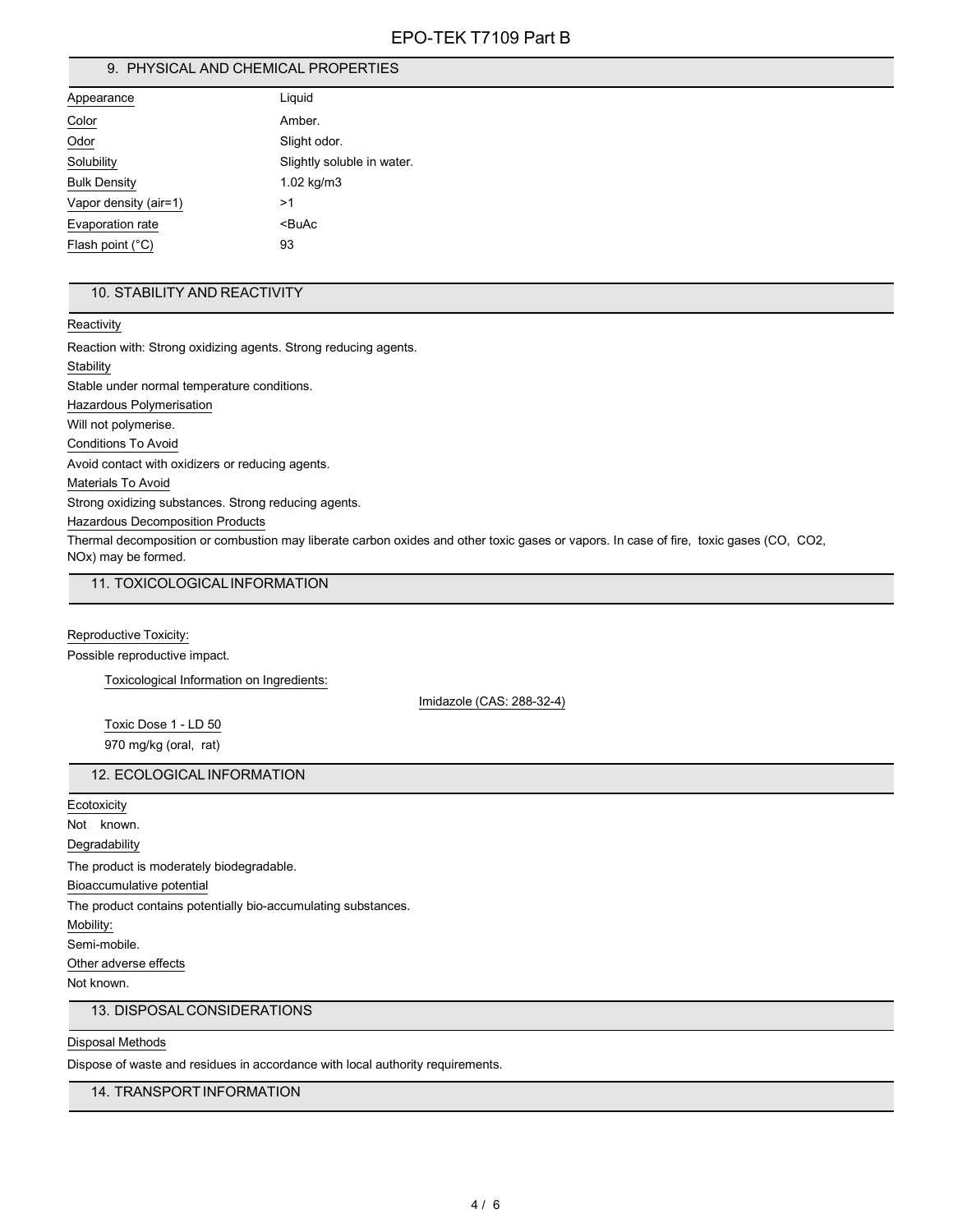| UN No. (DOT/TDG)                | <b>UN3267</b>                                        |  |  |
|---------------------------------|------------------------------------------------------|--|--|
| UN No. (IMDG)                   | 3267                                                 |  |  |
| UN No. (ICAO)                   | 3267                                                 |  |  |
| DOT Proper Shipping Name        | CORROSIVE LIQUID, BASIC, ORGANIC, N.O.S. (Imidazole) |  |  |
| <b>TDG Proper Shipping Name</b> | CORROSIVE LIQUID, BASIC, ORGANIC, N.O.S. (Imidazole) |  |  |
| <b>DOT Hazard Class</b>         |                                                      |  |  |

#### 8

DOT Hazard Label

### Corrosive

| <b>TDG</b>  | Class    |
|-------------|----------|
|             | 8        |
| <b>TDG</b>  | Label(s) |
|             | 8        |
| <b>IMDG</b> | Class    |
|             | 8        |
| <b>ICAO</b> | Class    |
|             | 8        |

### Transport Labels



| DOT Pack Group                                       | Ш |
|------------------------------------------------------|---|
| <b>IMDG Pack Group</b>                               | Ш |
| Air Pack Group                                       | Ш |
| Environmentally Hazardous Substance/Marine Pollutant |   |
| No.                                                  |   |

EMS F-A, S-B

## 15. REGULATORY INFORMATION

## US Federal Regulations

SARA Section 302 Extremely Hazardous Substances Tier II Threshold Planning Quantities

None of the ingredients are listed.

CERCLA/Superfund, Hazardous Substances/Reportable Quantities (EPA)

None of the ingredients are listed.

SARA Extremely Hazardous Substances EPCRA Reportable Quantities

None of the ingredients are listed.

SARA 313 Emission Reporting

None of the ingredients are listed.

CAA Accidental Release Prevention

None of the ingredients are listed.

OSHA Highly Hazardous Chemicals

None of the ingredients are listed.